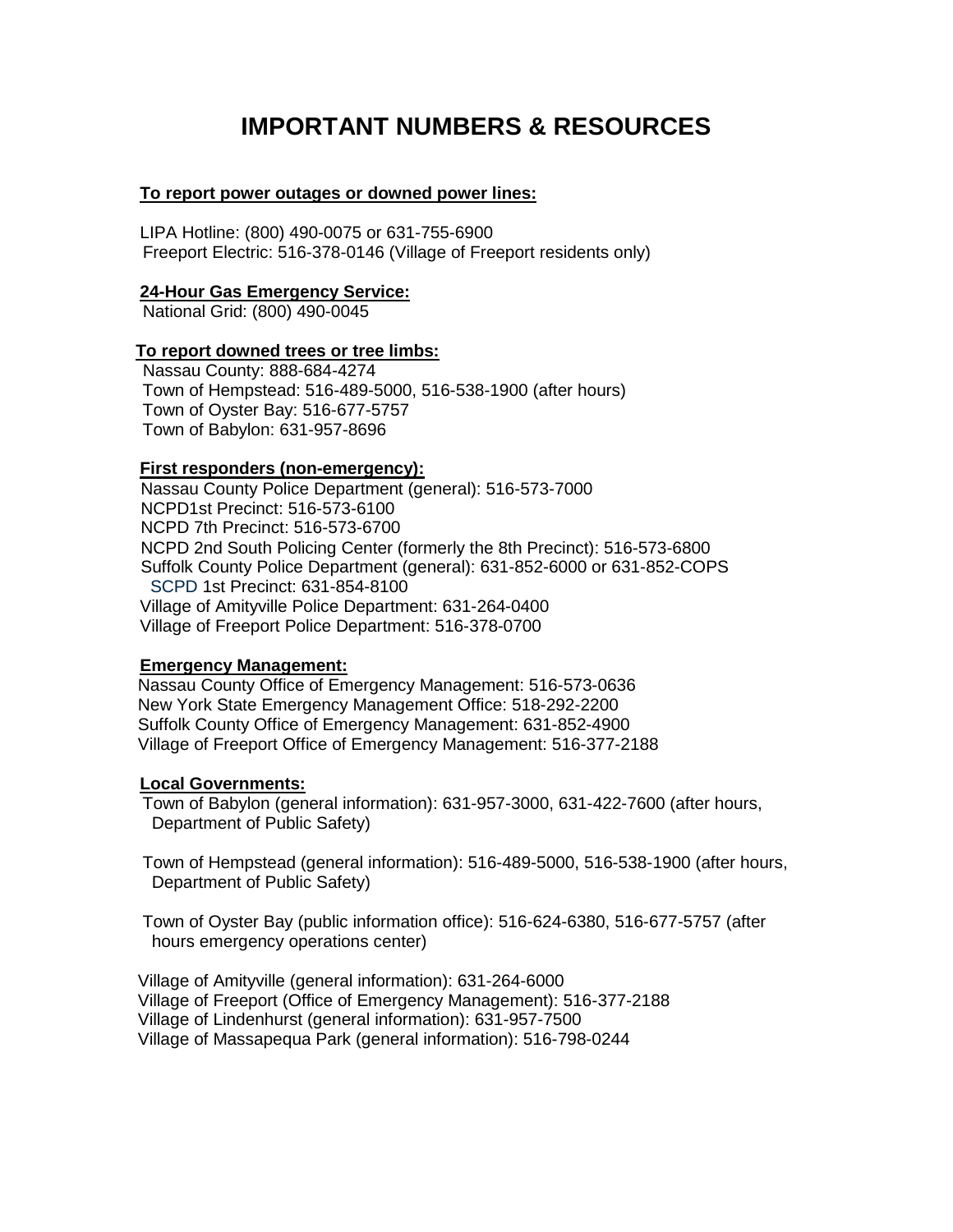## **Other services:**

 Red Cross: 516-747-3500 Pet Safe Coalition 516-404-5513 Department of Financial Services disaster assistance consumer helpline (for insurance related questions) 800-339-1759 FEMA disaster assistance: 1-800-621-FEMA FEMA's website, http://www.disasterassistance.gov

# **Food and Supply Assistance:**

## FEMA's Point of Distribution (PODs)

Newbridge Road Park, 2600 S. Newbridge Rd., Bellmore

#### Cure of Ars Church (School Bldg)

2323 Merrick Avenue, Merrick (between Sunrise Highway and Merrick Road) Today Cure of Ars Church will have free coffee, muffins and cookies until 3:00 pm. At 10:30 am they will also be serving soup through 3:00 pm They will again do this on Monday from 10:00 am through 5:00 pm. In addition to the above, they will be giving out free ice and there are charging stations for cell phone and computers. This will take place at Msgr. Leonard Hall, (the school building) which is to the left of the Church.

#### Long Island Cares

Long Island Cares will be opening its Nassau Service Center at 84 Pine Street in Freeport this Sunday and Monday to distribute food to Nassau County residents in need. They will open from 9:00 AM - 12:00 PM on Sunday and Monday 9:00 AM - 2:00 PM.

There are many pets that have lost their homes as well. The Animal Relief Fund sent a truckload of pet food for the Pet Pantry.

Canned goods, fresh fruit, fresh vegetables, water, juice, etc are available.

If you need special arrangements, please call LI Cares at (516) 442-5221.

#### Merrick Fire Department

The Merrick Fire Department will be distributing the food/clothing it has collected for families in need. They have limited food and water, blankets, clothes for babies to adults and diapers. They will be distributing at Friendship Firehouse, 2075 Meadowbrook Road, Merrick between 1:30 pm -6 pm. They will also continue to take donations at this location.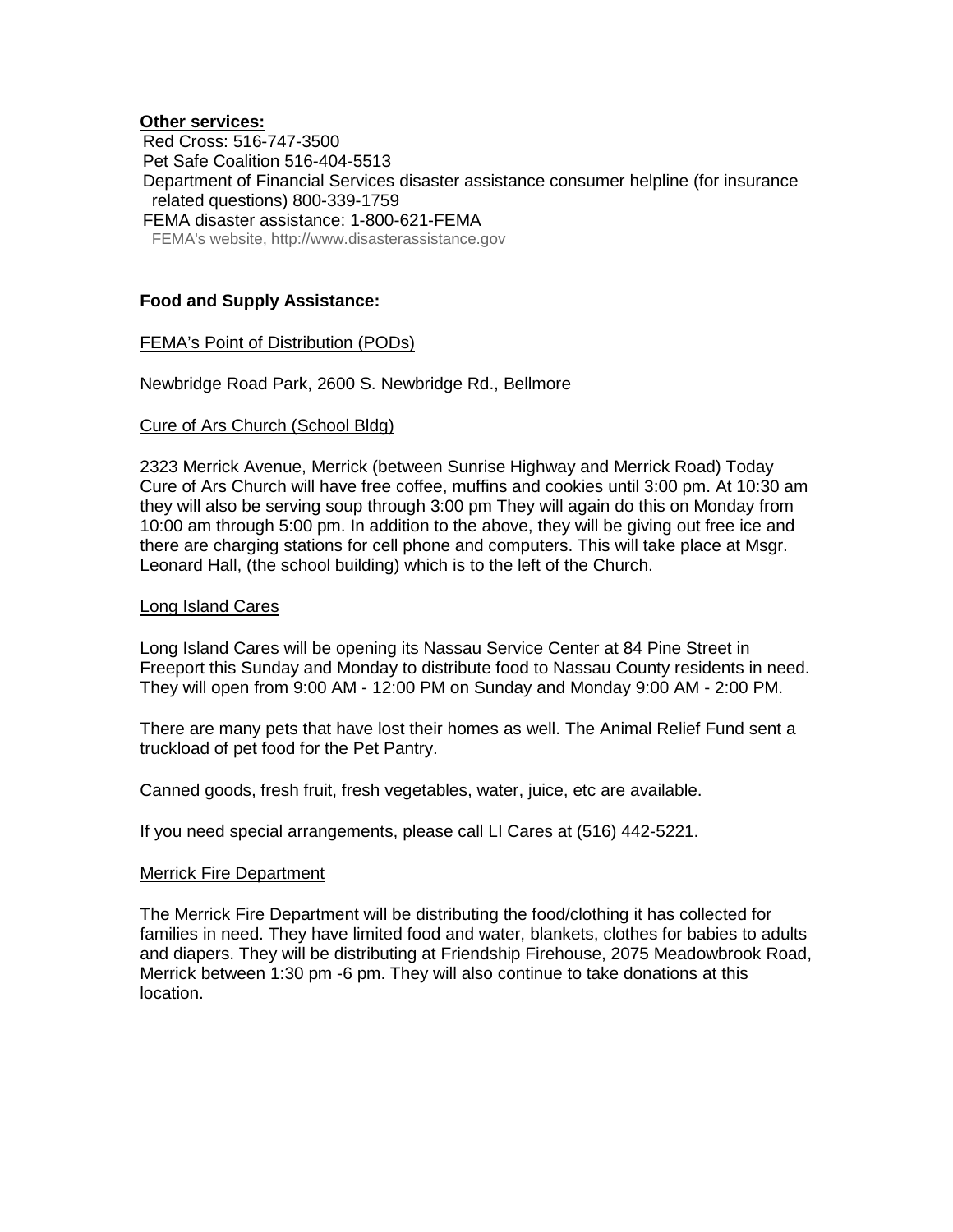# Freeport Recreation Center

Food available to all of those residents still out of power at the Freeport Rec Center now! 130 East Merrick Road, Freeport

## **Donations:**

## Hofstra University-

Beginning Monday, Hofstra University will host a drive collecting goods for the American Red Cross and the Office of Emergency Management.

The list of desired items includes: Warm clothing, such as sweat shirts and sweat pants of all sizes, coats; non perishable foods, that do not need to be cooked; cases of water or Gatorade; flashlights and batteries; blankets; baby wipes and small/sample toiletries and personal care items; paper towels and toilet paper; paper plates; big black garbage bags; latex gloves; flavored mixes for water bottles; socks; other emergency supplies.

Drop off locations will include Hofstra Hall lobby, Alumni House lobby, Student Center Main Dining Room and Adams Playhouse.

## Town of Hempstead-

Beginning Monday the town will begin a collection drive of coats, clothing, blankets and other essential supplies.

Collection bins will be located at Hempstead Town Hall (1 Washington Street, Hempstead), Echo Park (399 Nassau Boulevard, West Hempstead) and Levittown Hall (201 Levittown Parkway, Hicksville).

## Town of Oyster Bay-

The collection will take place Sunday from noon-5 p.m. at Oyster Bay Community Center, located on Church Street in Oyster Bay (down the block from Town Hall North); Syosset-Woodbury Community Park, located on Jericho Turnpike in Woodbury; and Marjorie R. Post Community Park, located at the corner of Unqua and Merrick Road in Massapequa.

Residents are encouraged to donate adult and children's clothing, shoes, blankets, coats and children's toys.

## Island Harvest in Mineola-

Donations, especially protein products in cans, personal-care items and baby items, are being collected. For more information call 631-873-4775.